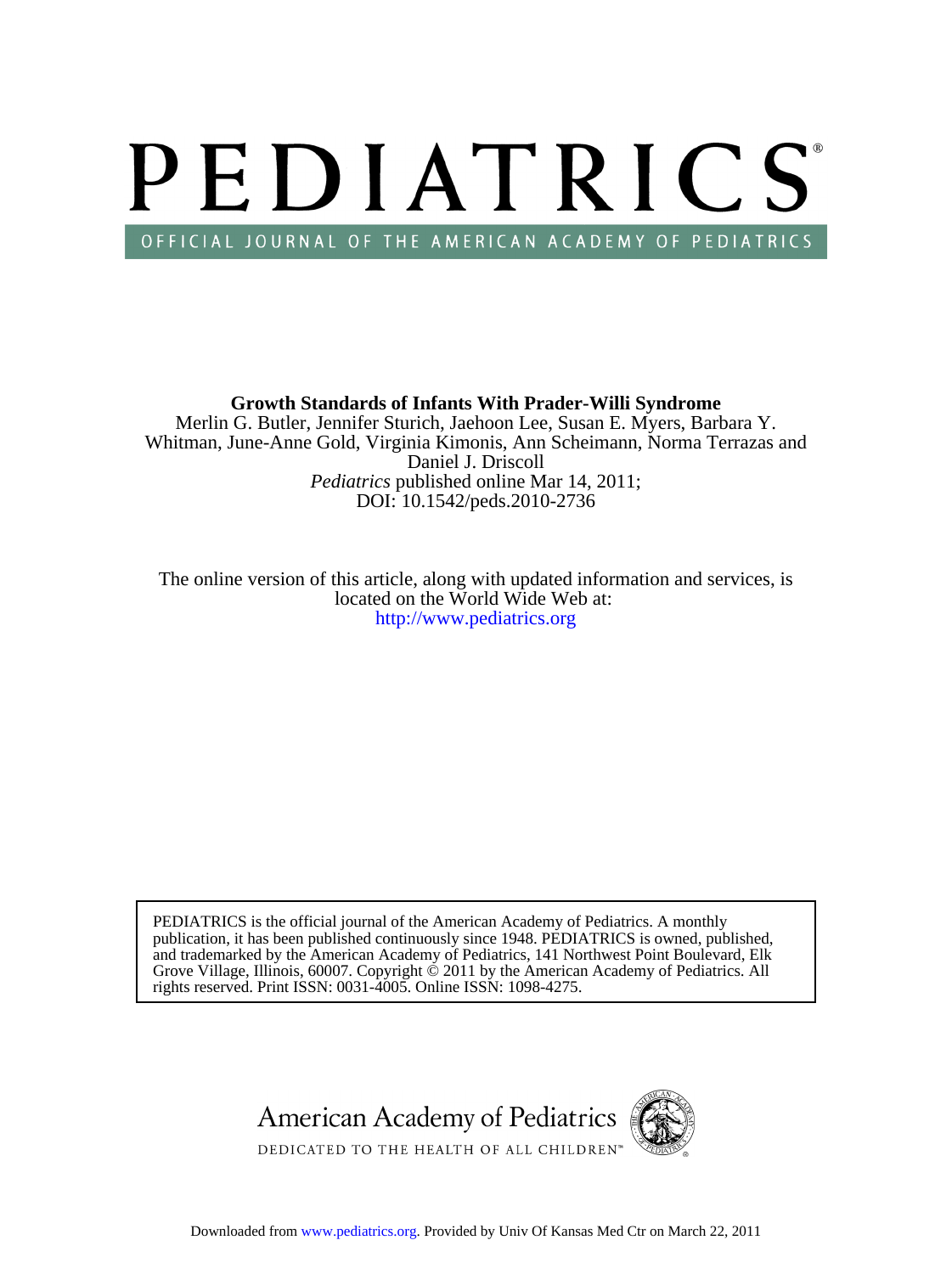WБ

## Growth Standards of Infants With Prader-Willi Syndrome

AUTHORS: Merlin G. Butler, MD, PhD,<sup>a</sup> Jennifer Sturich, BS,<sup>a</sup> Jaehoon Lee, PhD,<sup>b</sup> Susan E. Myers, MD,<sup>c,d</sup> Barbara Y. Whitman, PhD,<sup>d</sup> June-Anne Gold, MD,<sup>e,f</sup> Virginia Kimonis, MD,<sup>e</sup> Ann Scheimann, MD, MBA,<sup>g</sup> Norma Terrazas, RD,<sup>h</sup> and Daniel J. Driscoll, MD, PhDi

*aDepartments of Psychiatry, Behavioral Sciences and Pediatrics, Kansas University Medical Center, Kansas City, Kansas; bCenter for Research Methods and Data Analysis, University of Kansas, Lawrence, Kansas; <sup>c</sup> Division of Endocrinology, dDepartment of Pediatrics, St Louis University School of Medicine, St Louis, Missouri; <sup>e</sup> Division of Genetics and Metabolism, Department of Pediatrics, University of California, Irvine, California; <sup>f</sup> Division of Medical Genetics and Metabolism, Department of Pediatrics, Loma Linda University Medical School, Loma Linda, California; gDivision of Pediatric Nutrion and Gastroenterology, Johns Hopkins School of Medicine, Baltimore, Maryland; hSection of Gastroenterology, Hepatology, and nutrition, Texas Children's Hospital, Houston, Texas; and <sup>i</sup> Division of Genetics and Metabolism, Department of Pediatrics, University of Florida, Gainesville, Florida*

#### **KEY WORDS**

Prader-Willi syndrome, standardized growth curves, obesity, growth hormone therapy

#### **ABBREVIATIONS**

PWS—Prader-Willi syndrome

- CDC—Centers for Disease Control and Prevention
- *edf*—equivalent degree(s) of freedom
- CI—confidence interval
- NIH—National Institutes of Health

The views expressed in this article do not necessarily reflect the official policies of the US Department of Health and Human Services, and mention of trade names, commercial practices, or organizations does not imply endorsement by the US government.

www.pediatrics.org/cgi/doi/10.1542/peds.2010-2736

doi:10.1542/peds.2010-2736

Accepted for publication Dec 14, 2010

Address correspondence to Merlin G. Butler, MD, PhD, Departments of Psychiatry, Behavioral Sciences, and Pediatrics, Kansas University Medical Center, 3901 Rainbow Blvd, MS 4015, Kansas City, KS 66160. E-mail: mbutler4@kumc.edu

PEDIATRICS (ISSN Numbers: Print, 0031-4005; Online, 1098-4275).

Copyright © 2011 by the American Academy of Pediatrics

**FINANCIAL DISCLOSURE:** *The authors have indicated they have no financial relationships relevant to this article to disclose.*

Funded by the National Institutes of Health (NIH).

**WHAT'S KNOWN ON THIS SUBJECT:** Standardized growth curves do not exist for infants with Prader-Willi syndrome. Syndromespecific growth charts are required for monitoring growth and nutritional status, particularly during growth hormone treatment and follow-up for this disorder during infancy.

**WHAT THIS STUDY ADDS:** Standardized growth curves are reported to be used in monitoring growth and development of infants with Prader-Willi syndrome of both genders from 0 to 36 months of age.

### abstract

**OBJECTIVE:** To generate and report standardized growth curves for weight, length, head circumference, weight/length, and BMI for non– growth hormone–treated white infants (boys and girls) with Prader-Willi syndrome (PWS) between 0 and 36 months of age. The goal was to monitor growth and compare data with other infants with PWS.

**METHODS:** Anthropometric measures  $(N = 758)$  were obtained according to standard methods and analyzed from 186 non– growth hormone–treated white infants (108 boys and 78 girls) with PWS between 0 and 36 months of age. Standardized growth curves were developed and the 3rd, 10th, 25th, 50th, 75th, 90th, and 97th percentiles were calculated by using the LMS (refers to  $\lambda$ ,  $\mu$ , and  $\sigma$ ) smoothing procedure method for weight, length, head circumference, weight/ length, and BMI along with the normative 50th percentile using Centers for Disease Control and Prevention national growth data from 2003. The data were plotted for comparison purposes.

**RESULTS:** Five separate standardized growth curves (weight, length, head circumference, weight/length, and BMI) representing 7 percentile ranges were developed from 186 non– growth hormone–treated white male and female infants with PWS aged 0 to 36 months, and the normative 50th percentile was plotted on each standardized infant growth curve.

**CONCLUSIONS:** We encourage the use of these growth standards when examining infants with PWS and evaluating growth for comparison purposes, monitoring for growth patterns, nutritional assessment, and recording responses to growth hormone therapy, commonly used in infants and children with PWS. *Pediatrics* 2011;127:687–695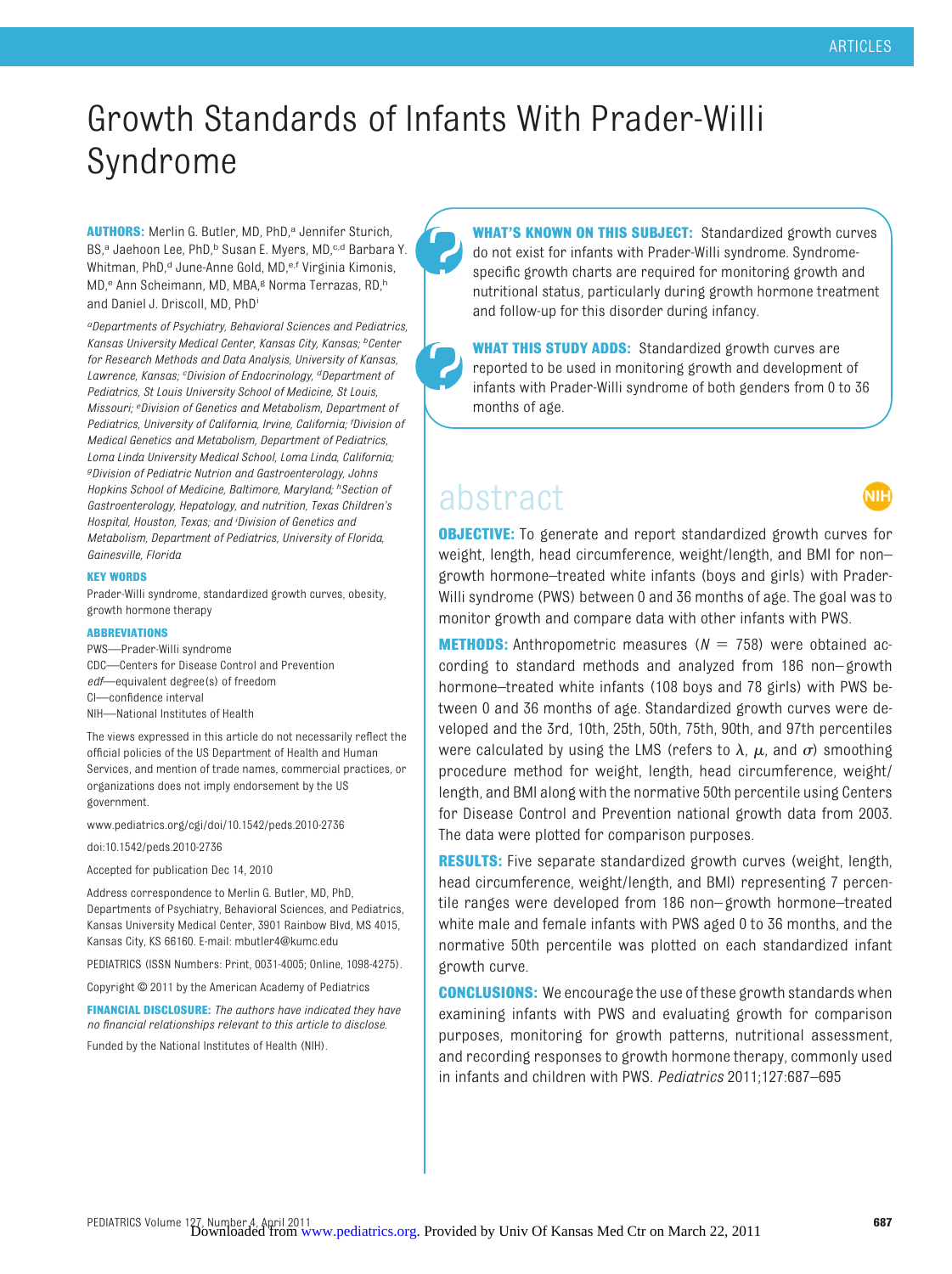Prader-Willi syndrome (PWS), first reported in  $1956<sup>1</sup>$  is a complex genomic imprinting disorder characterized in infancy by central hypotonia, a poor suck and feeding difficulties with failure to thrive, growth hormone deficiency, and hypogonadism. However, hyperphagia occurs in early childhood, leading to obesity if left uncontrolled.<sup>2–[5](#page-9-2)</sup> Mental deficiency is present with an average IQ of 65 along with behavioral problems (eg, obsessive-compulsive disorder, temper tantrums, skin-picking), hypopigmentation, small hands and feet, short stature, hypogonadism, hypogenitalism, and a characteristic facial appearance[.2](#page-9-1)[,3,](#page-9-3)[5](#page-9-2)[–7](#page-9-4)

PWS is estimated to occur at 1 in 10 000 to 20 000 live births and is considered to be the most common syndromic cause of life-threatening obesity[.2](#page-9-1) The syndrome is caused by loss of paternally expressed genes known to be imprinted. PWS is usually a result of a paternal chromosome 15q11-q13 deletion in  $\sim$  70% of people, whereas 25% have maternal disomy 15 (both 15s from the mother), and the remaining people with PWS have imprinting center defects controlling the activity of imprinted genes in the chromosome 15q11-q13 region. It is estimated that 350 000 to 400 000 people are affected worldwide, and the syndrome presents in all ethnic groups[.8](#page-9-5)[,9](#page-9-6) Most cases are sporadic, and the chance of recurrence is  $<$  1%, although those with imprinting center defects may have a much higher risk (eg, 50%).

Two distinct stages of clinical course development have been reported in PWS, with the first stage recognized in neonates and infants noted by a delay in reaching developmental milestones, a poor suck and feeding difficulties, decreased muscle mass, and profound hypotonia. The second stage is characterized by the onset of hyperphagia and subsequent obesity in early childhood (ie, 2–3 years of age). Food foraging and behavioral problems (temper tantrums and stubbornness) are often initiated by withholding food. Because of better awareness and early diagnosis, nutritional intervention and growth hormone therapy are frequently prescribed during infancy and early childhood. The impact on growth is illustrated by a study by Eiholzer et  $al^{10}$  in 12 children (age:  $0.6 - 14.6$  years) with documented PWS treated with human growth hormone and followed up for 1 year. The children were divided into 3 groups: group 1, overweight and prepubertal; group 2, underweight and prepubertal; and group 3, pubertal. Growth hormone treatment led to dramatic changes in body composition and physical activity, including a distinct increase in growth velocity, height and muscle mass, and improvement in physical performance. Fat mass and weight for height decreased in the overweight group, and weight for height increased in the underweight group.

With growth hormone treatment at an early age leading to improvement in stature, body composition, energy level, and metabolism,<sup>3</sup> access to growth standards for PWS are needed during infancy. Previously, Butler and Meaney<sup>11</sup> reported selected standardized growth charts for people with PWS aged between 2 and 22 years, but a paucity of syndrome-specific growth standards exists for this disorder, particularly in infants of either gender. Standardized growth curves would be useful for monitoring growth and nutritional status, especially during the time of initiation and treatment with growth hormone and for follow-up. Therefore, we developed standardized curves for weight, length, head circumference, weight/length, and BMI for non– growth hormone–treated white infants (boys and girls) with PWS aged between 0 and 36 months to be used in

the clinical setting for evaluation, management, and care of infants with PWS.

#### **METHODS**

#### **Subjects**

Growth data were available from 224 infants with genetic confirmation of PWS. Thirty-eight infants were excluded because of prematurity (gestation  $<$  37 weeks). Therefore, our selected subject cohort consisted of 186 non– growth hormone–treated white infant boys ( $n = 108$ ) and girls ( $n =$ 78) with PWS and an age range of 0 to 36 months. Sixty-eight percent of the infants with PWS were reported to have the typical 15q11-q13 deletion consistent with the distribution of genetic subtypes reported in the litera-ture.<sup>2,[3](#page-9-3)[,5](#page-9-2)</sup> The majority of subjects ( $n =$ 102) had repeated measurements (median, 5; range, 2–26) for weight, length, and/or head circumference with a total of 758 data points distributed from 0 to 36 months. Approximately 25% of the data were available from 0 to 3 months; 35% from 3 to 12 months; 25% from 12 to 24 months; and 15% from 24 to 36 months. For comparison purposes, the 50th percentile was calculated and plotted from normal infants using growth data collected from year 2003 by the Centers for Disease Control and Prevention (CDC) (www.cdc. gov/growthcharts/percentile\_data\_ files.htm) $12$  and plotted on each standardized growth curve.

#### **Methods and Measurements**

Nearly all subjects were followed up in our study for caloric intake with enhanced nutrition when necessary with the use of nasogastric or gastrostomy tubes and/or by extended oral feedings, as failure to thrive is typical during infancy with PWS[.2](#page-9-1) The anthropometric measurements obtained on our infants were made by the authors according to standard techniques.<sup>11-13</sup>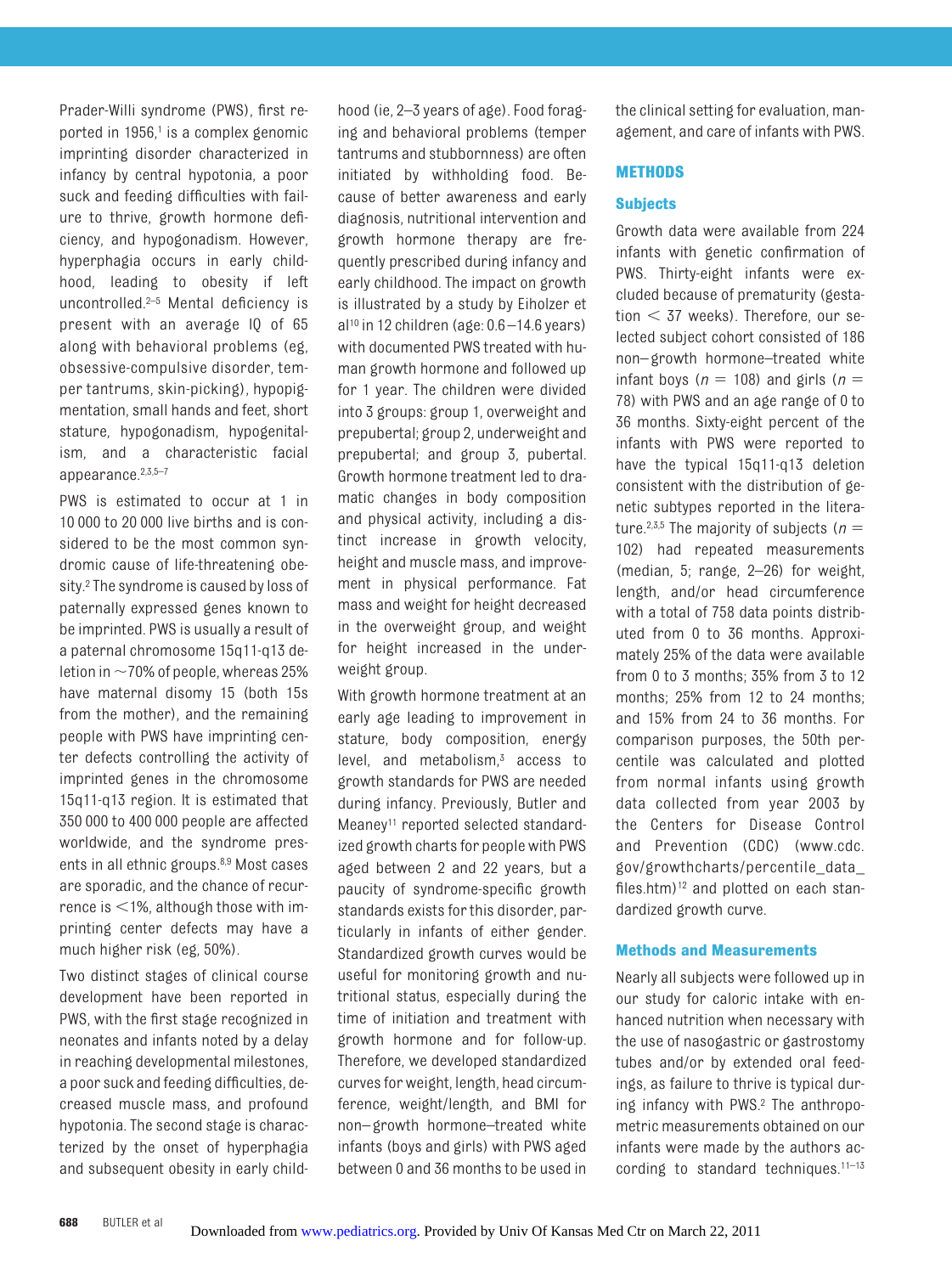The measurements consisted of weight, length, and head circumference. The majority of length measurements were taken in the supine position using a horizontal calibrated board. Head circumference was measured to the nearest millimeter with a steel tape. Weight was measured with a balanced beam or electronic digital scale recorded to the nearest 0.01 kg.

The standardized growth curves were derived for each gender using the LMS (refers to  $\lambda$ ,  $\mu$ , and  $\sigma$ ) method developed by Cole in 1990 and later by Cole and Green in 1992[.14](#page-9-11)[,15](#page-9-12) This method summarizes the distribution of an anthropometric variable at each covariate (eg, age) value, using 3 parameters: power of the Box-Cox transformation  $\lambda$  (*L*), median  $\mu$  (*M*), and coefficient of variation  $\sigma$  (*S*). Because percentiles based on a normal distribution are more precise, the LMS method determines an age-dependent (Box-Cox) transformation such that the transformed anthropometric data are approximately normally distributed. The optimal power value of the Box-Cox transformation is estimated for each of a series of age groups and its trend is summarized by an *L* curve (eg,  $L = 0$  for log transformation,  $L = 1$ for using raw data). Similarly, trends in the estimated medians and coefficients of variation over the age groups are summarized by *M* and *S* curves, respectively. Maximum penalized likelihood estimation techniqu[e16](#page-9-13) is used to determine the *L*, *M,* and *S* curves as cubic smoothing splines by nonlinear regression, and the extent of smoothing is expressed in terms of equivalent degree of freedom (*edf*). The percentiles were calculated by using the *L, M,* and *S* curves applying the method for constructing normalized growth standards[.14,](#page-9-11)[15](#page-9-12)

In this study, the standardized growth curves were constructed for weight, length, head circumference, and BMI

(kg/m2 ) according to gender by using the LMS Chartmaker.<sup>17</sup> For each curve, deviance test and *Q* test were conducted conjointly to identify the best model and evaluate its goodness of fit. Change in deviance statistic between 2 competing models approximately follows  $\chi^2$  distribution with corresponding change in *edf*. For example, a 4-unit change in deviance statistic per 1-*edf* change was considered as a significant improvement (or deterioration) in the model fit at a .05  $\alpha$  level. In addition, the *Q* test determines the adequacy of the *edf* by testing whether the SD scores or *z* scores calculated from the *L*, *M*, and *S* curves are normally distributed independent of age[.18](#page-9-15)[,19](#page-9-16) If the *z* scores fell within the 95% confidence intervals (CIs) across the *edf* continuum, the model was considered to provide adequate fit. The standardized growth curve for weight/length was generated using the *z* scores from the curves for weight and length.

#### **RESULTS**

No significant differences in growth measurements were seen when comparing the data among infants (boys or girls) with PWS having the 15q11-q13 deletion or other genetic defects including maternal disomy 15. Therefore, the boys and girls that represented each genetic subtype were grouped in the production of individual standardized growth curves for each gender.

Figures 1 through 5 show standardized growth curves for weight, length, head circumference, BMI, and weight/length with 7 percentiles (3rd, 10th, 25th, 50th, 75th, 90th, and 97th) for both male and female infants with PWS aged 0 to 36 months. For female weight  $(edf = 1, 4, 2)$ , length  $(edf = 1, 6, 2)$ , and head circumference (*edf* = 1,5,4), normality of data holds and thus no transformation was necessary (ie,  $L = 1$ ). For male weight  $(edf = 2.6,3)$ , length  $\text{(edf = 0.7.2)}$ , head circumference  $(edf = 2,6,3)$ , and BMI (*edf* = 0,8,4) and female BMI ( $edf = 0.5.1$ ), Box-Cox transformation preceded the LMS smoothing procedure for curve development.

For weight in infant boys with PWS, the normative 50th percentile generated from the 2003 CDC national infant growth data set followed the 90th percentile for PWS beginning at 2 months of age and continued to 18 months. At this point, weight increased rapidly with the normative 50th percentile following the 25th percentile for PWS by 36 months of age. For weight in infant girls with PWS, the normative 50th percentiles followed between the 75th and 90th percentiles until  $\sim$ 15 months of age; weight increased rapidly with the normative 50th percentile following the 25th percentile for PWS by 36 months of age.

For length in boys with PWS, the normative 50th percentile was greater than the 50th percentile for PWS by 2 months of age, then crossed the 75th percentile in PWS by 9 months and the 90th percentile by 21 months then remained between the 90th and 97th percentiles until 36 months of age. A similar pattern was seen early for girls with PWS, and the normative 50th percentile was equal to the 50th percentile for PWS at 2 months of age; by 14 months, the normative 50th percentile followed the 75th percentile in PWS until  $\sim$ 36 months of age.

For head circumference in boys with PWS, the normative 50th percentile was equal to the 50th percentile in PWS at 2 months of age and then plotted between the 50th and 75th percentiles until 32 months of age; the normative 50th percentile then fell below the 50th percentile in PWS and leveled off at the 25th percentile for PWS by 36 months of age. A similar pattern was observed for the girls with PWS for head circumference, with the normative 50th percentile equal to the 50th percentile for PWS at 2 months of age and followed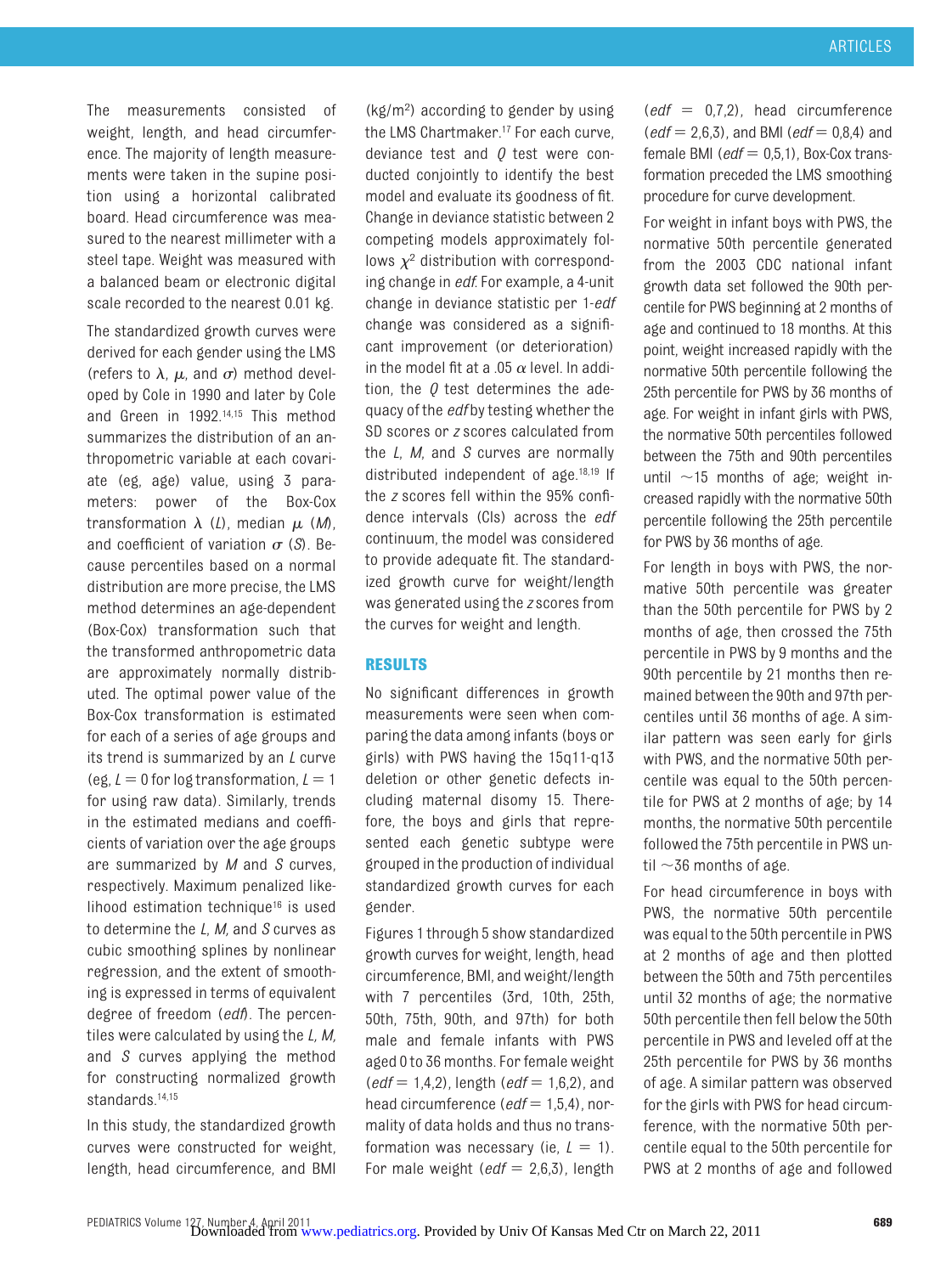

**FIGURE 1**

Standardized curves for weight of male (upper) and female (lower) infants with PWS (solid lines) and normative 50th percentile (broken line).

the 75th percentile from 6 to 24 months before leveling off at the 50th percentile in PWS by 36 months of age. Growth charts from the CDC are not available for BMI for infants younger than 2 years of age because of rapid changes in growth in both body weight

and length during this time.<sup>20</sup> However, standardized curves were generated for both BMI and weight/ length using normative data from the CDC for comparison purposes with PWS infants and other similarly affected infants. For BMI in boys with

PWS, the normative 50th percentile followed the 90th percentile for PWS until  $\sim$ 6 months of age when it gradually dropped to the 75th percentile at 18 months, then to the 50th percentile at 24 months, and to the 3rd percentile by 36 months. For BMI in girls with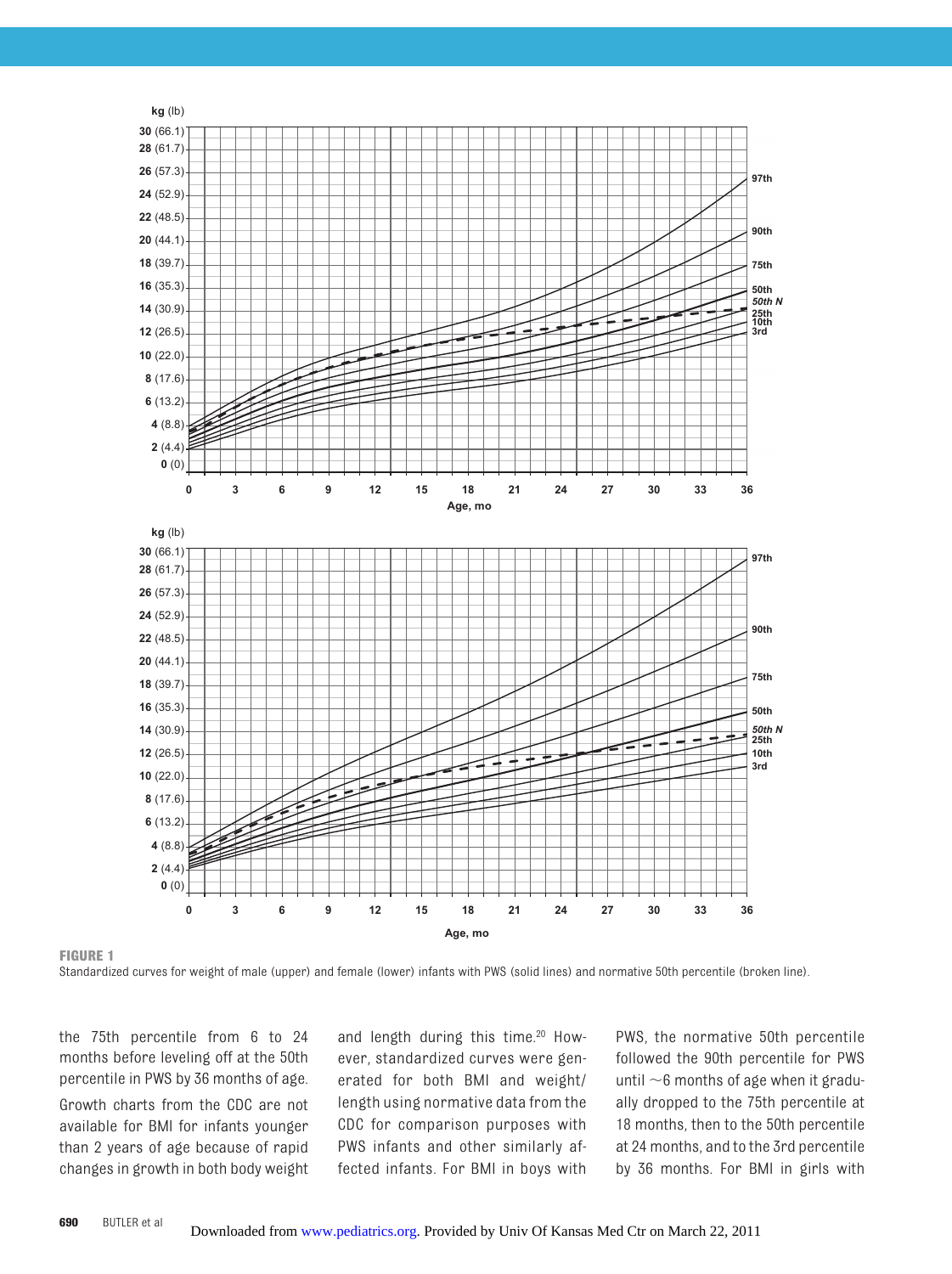

**FIGURE 2**

Standardized curves for length of male (upper) and female (lower) infants with PWS (solid lines) and normative 50th percentile (broken line).

PWS, the normative 50th percentile followed between the 75th and 90th percentiles until 10 months of age, when it dropped to the 75th percentile in PWS, then the 50th percentile by 20 months, and to less than the 10th percentile by 36 months of age.

For weight/length in boys with PWS, the normative 50th percentile followed between the 90th and 97th percentiles for PWS until 15 months, when it dropped to the 90th percentile; it then dropped to the 75th percentile at 23 months and to the 10th percentile by

36 months of age. For weight/length in girls with PWS, the normative 50th percentile followed the 90th percentile until 8 months; it then dropped to the 75th percentile by 15 months, to the 50th percentile by 23 months, and to the 10th percentile by 36 months of age.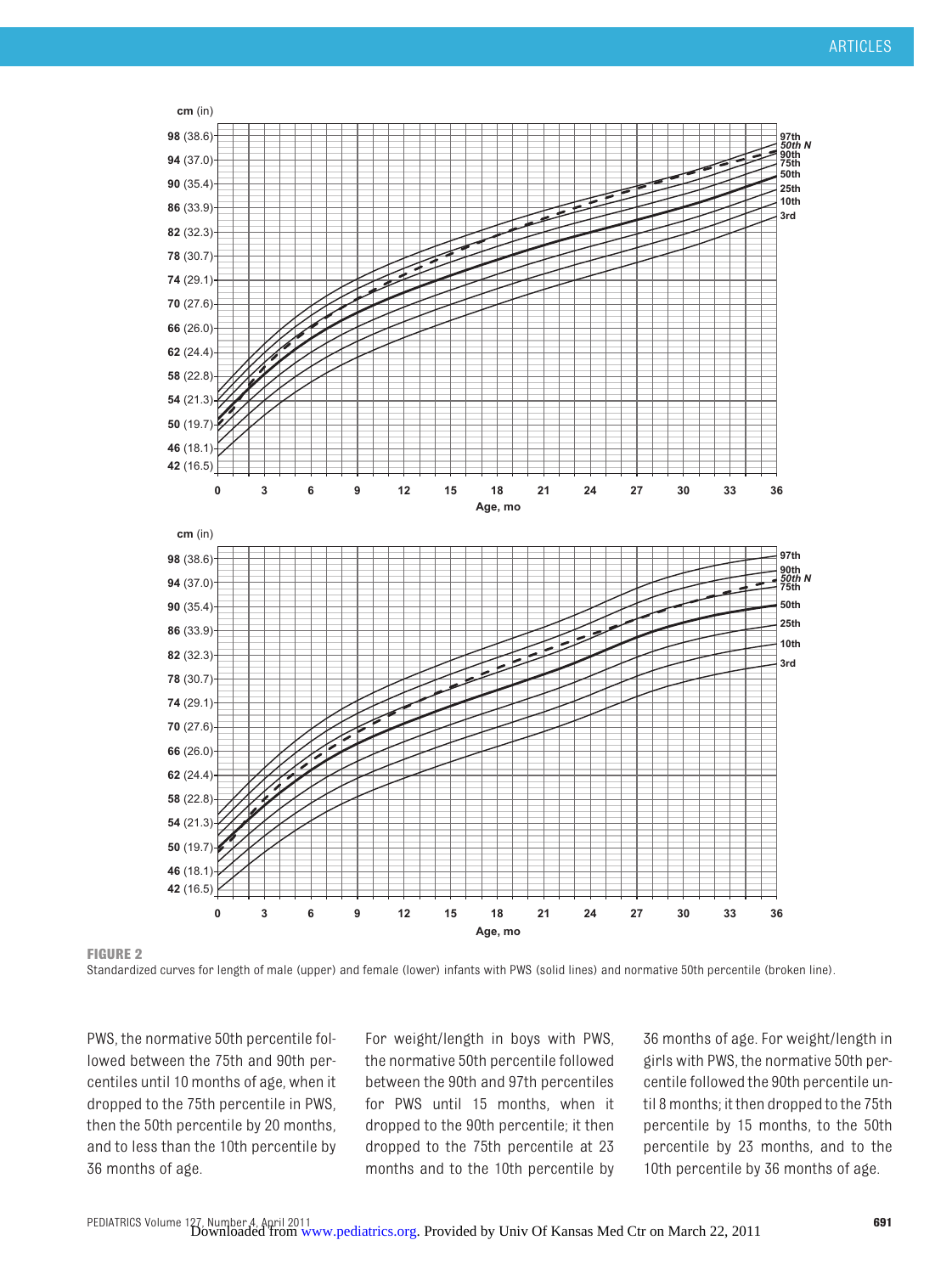

**FIGURE 3**

Standardized curves for head circumference of male (upper) and female (lower) infants with PWS (solid lines) and normative 50th percentile (broken line).

#### **DISCUSSION**

Anthropometric standards have been developed for several syndromes and have been used successfully in the medical management of patients[.21,](#page-9-18)[22](#page-9-19) The use of growth standards has become routine in most clinical genetics centers for monitoring growth and development of patients with certain syndromes (eg, Down syndrome). Medical care of people who have PWS is complex, particularly the monitoring of abnormal growth parameters (eg, weight, height) before and during growth hormone therapy often

prescribed in infancy because of growth hormone deficiency and early recognition and diagnosis. Growth hormone deficiency in people with PWS has responded favorably, with increased length, decreased fat mass, and increased physical activity and strength[.3,](#page-9-3)[4](#page-9-20)[,23,](#page-9-21)[24](#page-9-22)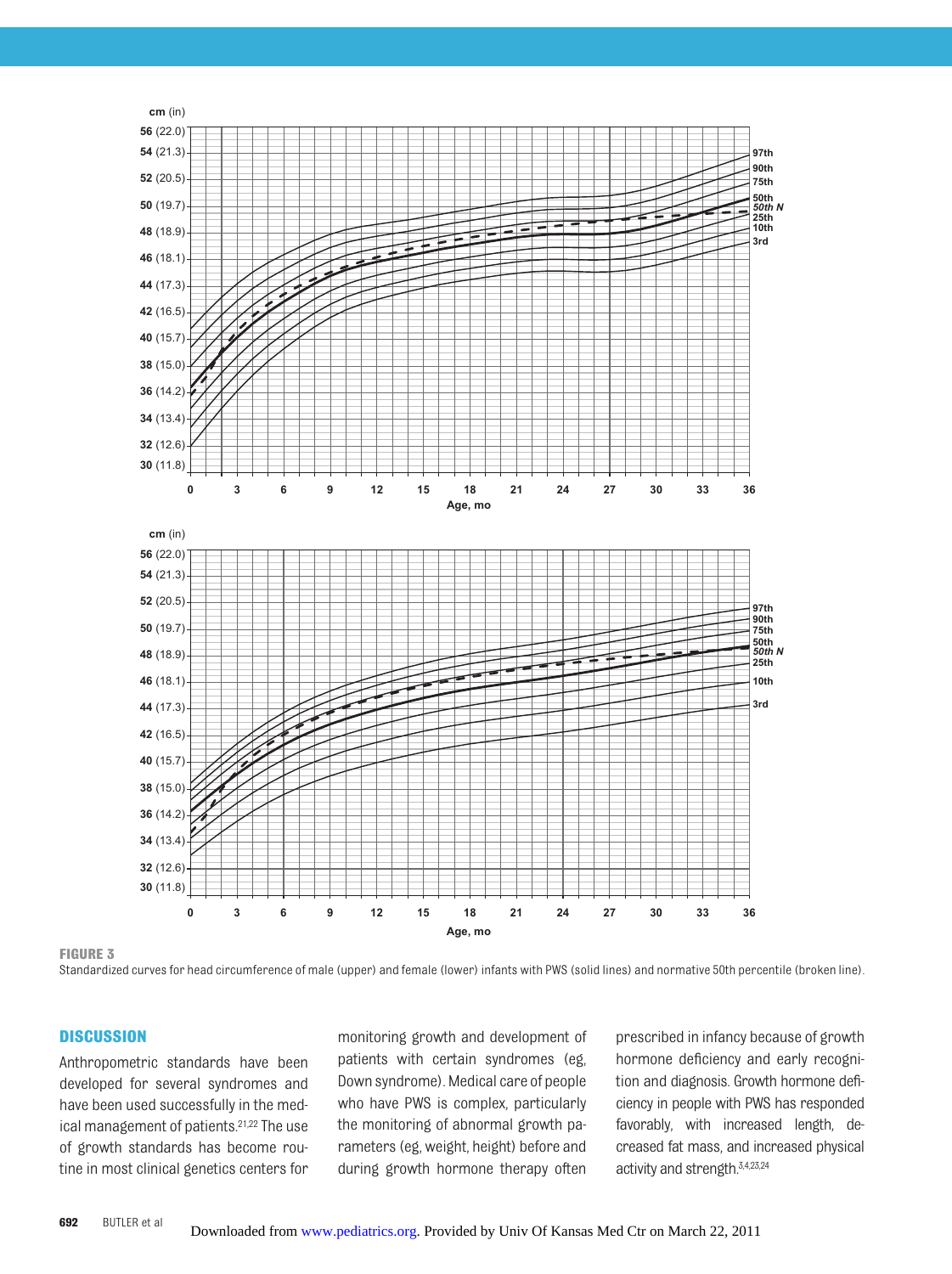

**FIGURE 4**

Standardized curves for BMI of male (upper) and female (lower) infants with PWS (solid lines) and normative 50th percentile (broken line).

#### **CONCLUSIONS**

The use of our anthropometric growth standards should be helpful for those with PWS and being treated with growth hormone. Therefore, the use of PWS standards in infancy should assist the clinician and dietitian in monitoring nutrition, growth, and development. The standards reported herein may also be useful for assisting in identifying those with PWS, for increasing awareness of the

syndrome, and for natural history studies. We would encourage the use of these standards inthe examination of infants with PWS and for comparison of others similarly affected and in relationship with normative data.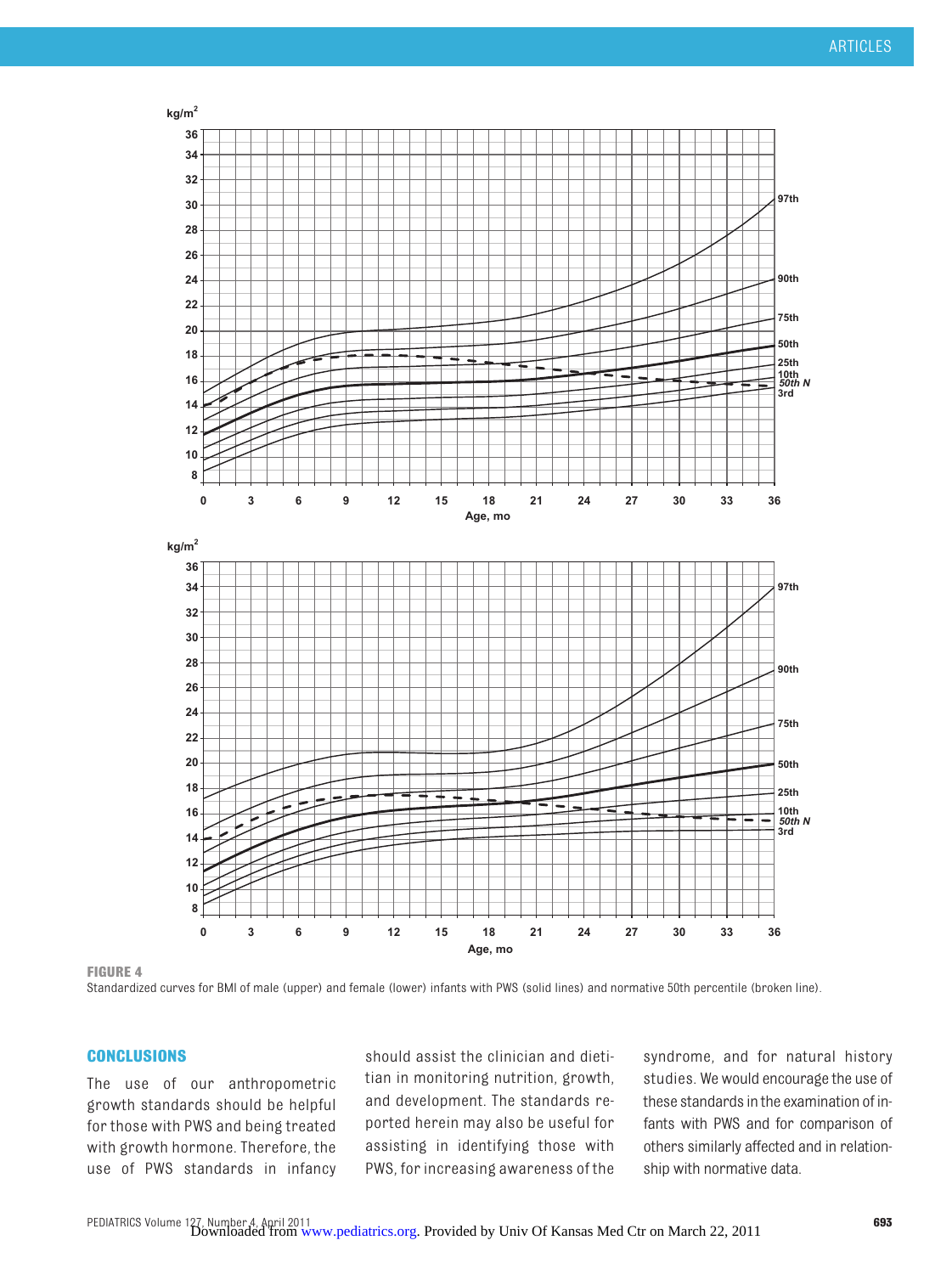

**FIGURE 5**

Standardized curves for weight/length of male (upper) and female (lower) infants with PWS (solid line) and normative 50th percentile (broken line).

#### **ACKNOWLEDGMENTS**

This consortium on the natural history study of Prader-Willi, Angleman, and Rett syndromes is a part of the National Institutes of Health (NIH) Rare Diseases Clinical Research Network. Funding and/or programmatic support for this project has been provided by NIH U54 grants HD061222 from the Eunice Kennedy Shriver National Institute of Child Health and Human Development and RR019478 (NCRR) from the NIH Office of Rare Diseases Research.

We thank the families and infants with PWS who participated in this study, the Prader-Willi Syndrome Association (USA), and several research assistants and students. Wethank CarlaMeister for expert preparation of the manuscript and Cindy Yoo for help in data retrieval.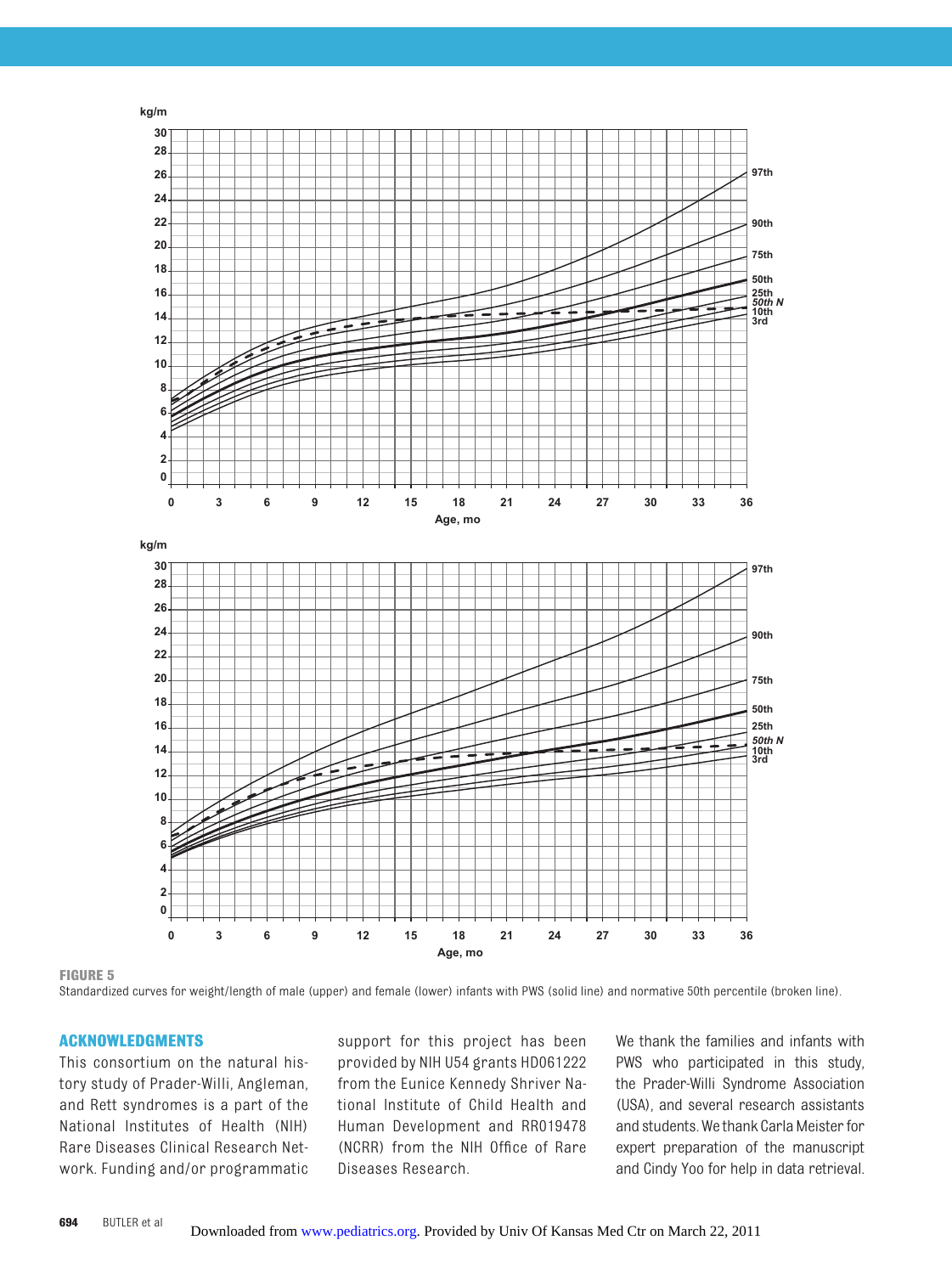We acknowledge the gracious participation and provision of information by families in the Rare Disease Natural History

#### **REFERENCES**

- <span id="page-9-0"></span>1. Prader A, Labhart A, Willi H. A syndrome characterized by obesity, small stature, Cryptorchidism and oligophrenia following a myotonia-like status in infancy [in German]. *Schweiz Med Wochensshr*. 1956;86: 1260 –1261
- <span id="page-9-1"></span>2. Butler MG. Prader-Willi syndrome: Current understanding of cause and diagnosis. *Am J Med Genet*. 1990;35(3):319 –332
- <span id="page-9-3"></span>3. Butler MG, Lee PDK, Whitman BY. *Management of Prader-Willi Syndrome.* 3rd ed. New York, NY: Springer; 2006
- <span id="page-9-20"></span>4. Goldstone AP, Holland AJ, Hauffa BP, Hokken-Koelega AC, Tauber M. Recommendations for the diagnosis and management of Prader-Willi syndrome. *J Clin Endocrinol Metab*. 2008;93(11):4183– 4197
- <span id="page-9-2"></span>5. Cassidy SB, Driscoll DJ. Prader-Willi syndrome. *Eur J Hum Genet*. 2009;17(1):3–13
- 6. Butler MG, Meaney FJ, Palmer CG. Clinical and cytogenetic survey of 39 individuals with Prader-Labhart-Willi syndrome. *Am J Med Genet*. 1986;23(3):793– 809
- <span id="page-9-4"></span>7. Butler MG, Haynes JL, Meaney FJ. Intrafamilial and mid-parental child correlations and heritability estimates of anthropometric measurements in Prader-Willi syndrome families. *Dysmorph Clin Genet*. 1990;4:2– 6
- <span id="page-9-5"></span>8. Butler MG, Thompson T. Prader-Willi syndrome: clinical and genetic findings. *Endocrinologist*. 2000;10(4):3S–16S
- <span id="page-9-6"></span>9. Bittel DC, Butler MG. Prader-Willi syndrome: clinical genetics, cytogenetics and molecu-

Study, for which Dr Mary Lou Oster-Granite (Health Scientist Administrator, Eunice Kennedy Shriver National Insti-

lar biology. *Expert Rev Mol Med*. 2005;7(14):  $1 - 20$ 

- <span id="page-9-7"></span>10. Eiholzer U, Gisin R, Weinmann C, et al. Treatment with human growth hormone in patients with Prader-Labhart-Willi syndrome reduces body fat and increases muscle mass and physical performance. *Eur J Pediatr*. 1998;157(5):368 –377
- <span id="page-9-8"></span>11. Butler MG, Meaney JF. Standards for selected anthropometric measurements in Prader-Willi syndrome. *Pediatrics*. 1991; 88(4):853– 860
- <span id="page-9-9"></span>12. Centers for Disease Control and Prevention. Percentile data files with LMS values. Available at: [www.cdc.gov/growthcharts/](www.cdc.gov/growthcharts/percentile_data_files.htm) [percentile\\_data\\_files.htm.](www.cdc.gov/growthcharts/percentile_data_files.htm) Accessed August 4, 2010
- <span id="page-9-10"></span>13. Weiner JS, Lourie JA. *Human Biology: A Guide to Field Methods*. Oxford, United Kingdom: Blackwell Scientific Publications; 1969. International Biological Programme Handbook No. 9
- <span id="page-9-11"></span>14. Cole TJ. The LMS method for constructing normalized growth standards. *Eur J Clin Nutr*. 1990;44(1):45– 60
- <span id="page-9-12"></span>15. Cole TJ, Green PJ. Smoothing reference centile curves: the LMS method and penalized likelihood. *Stat Med*. 1992;11(10):1305–1319
- <span id="page-9-13"></span>16. Green PJ. Penalized likelihood for general semi-parametric regression models. *Int Stat Rev*. 1987;55:245–259
- <span id="page-9-14"></span>17. Pan H, Cole TJ. *LMS Chartmaker, A Program for Calculating Age-Related Reference Centiles Using the LMS Method*

tute of Child Health and Human Development) provided invaluable guidance, support, and encouragement.

[computer program]. Version 2.4. London, United Kingdom: Medical Research Council; 2009

- <span id="page-9-15"></span>18. Pan H, Cole TJ. A comparison of goodness of fit tests for age-related reference ranges. *Stat Med*. 2004;23(11):1749 –1765
- <span id="page-9-16"></span>19. Royston P, Wright EM. Goodness-of-fit statistic for age-specific reference intervals. *Stat Med*. 2000;19(21):2943–2962
- <span id="page-9-17"></span>20. Davies PS, Lucas A. Quetelet's index as a measure of body fatness in young infants. *Early Hum Dev*. 1989;20(2):135–141
- <span id="page-9-18"></span>21. Meaney FJ, Farrer LA. Clinical anthropometry and medical genetics: a compilation of body measurements in genetic and congenital disorders. *Am J Med Genet*. 1986;25(2): 343–359
- <span id="page-9-19"></span>22. Hall JG, Froster-Iskenius UG, Allanson JE. *Handbook of Normal Physical Measurements.* Oxford, England: Oxford University Press; 1989
- <span id="page-9-21"></span>23. Myers SE, Whitman BY, Carrel AL, Moerchen V, Bekx MT, Allen DB. Two years of growth hormone therapy in young children with Prader-Willi syndrome: physical and neurodevelopmental benefits. *Am J Med Genet A*. 2007;143(5):443– 448
- <span id="page-9-22"></span>24. Carrel AL, Myers SE, Whitman BY, Eickhoff J, Allen DB. Long-term growth hormone therapy changes the natural history of body composition and motor function in children with Prader-Willi syndrome. *J Clin Endocrinol Metab*. 2010;95(3):1131–1136